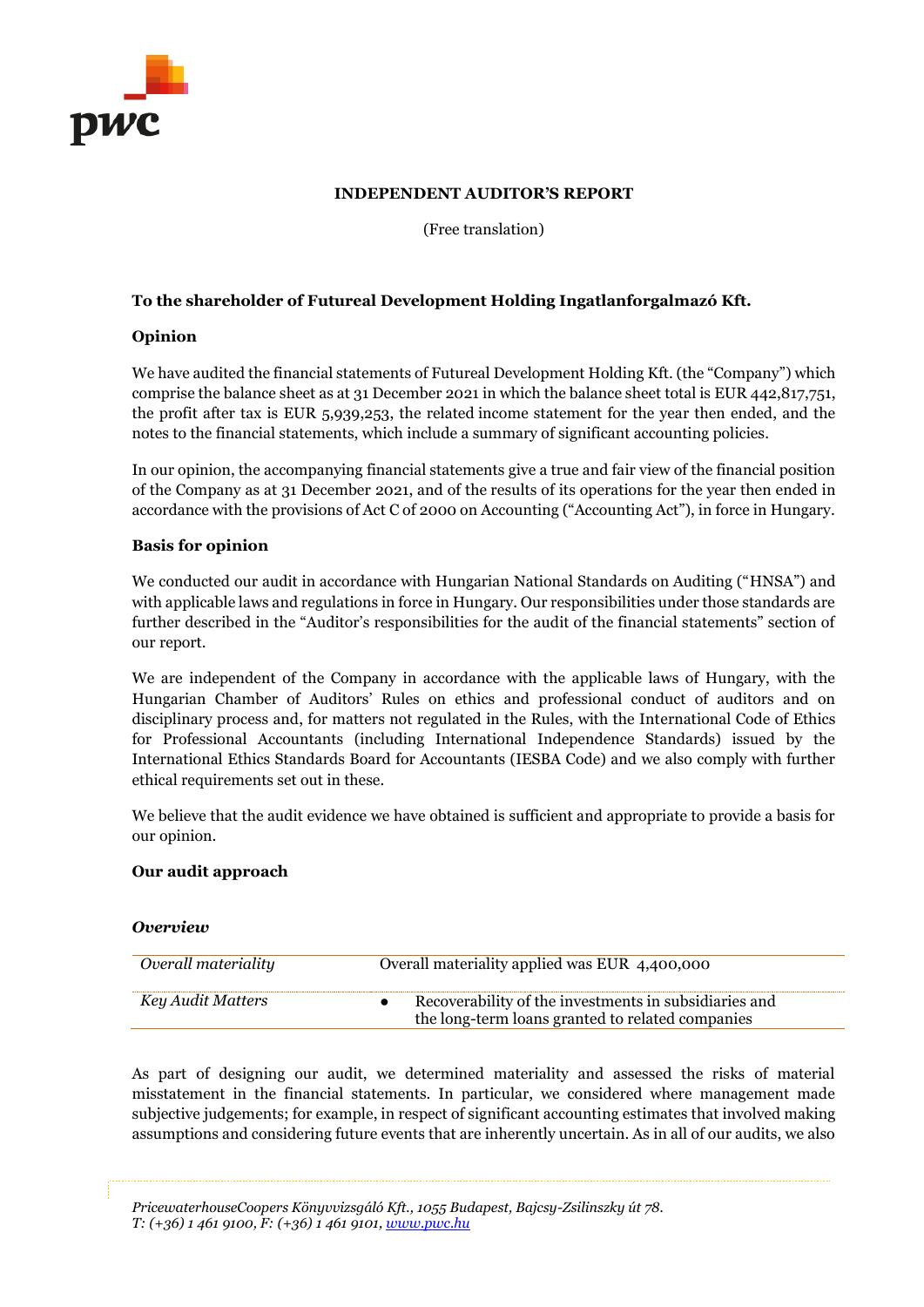

addressed the risk of management override of internal controls, including among other matters, consideration of whether there was evidence of bias that represented a risk of material misstatement due to fraud.

We tailored the scope of our audit in order to perform sufficient work to enable us to provide an opinion on the financial statements as a whole, taking into account the structure of the Company, the accounting processes and controls, and the industry in which the Company operates.

### *Materiality*

The scope of our audit was influenced by our application of materiality. An audit is designed to obtain reasonable assurance whether the financial statements are free from material misstatement. Misstatements may arise due to fraud or error. They are considered material if individually or in aggregate, they could reasonably be expected to influence the economic decisions of users taken on the basis of the financial statements.

Based on our professional judgement, we determined certain quantitative thresholds for materiality, including the overall materiality for the financial statements as a whole as set out in the table below. These, together with qualitative considerations, helped us to determine the scope of our audit and the nature, timing and extent of our audit procedures and to evaluate the effect of misstatements, both individually and in aggregate on the financial statements as a whole.

| Materiality                                        | EUR 4,400,000                                                                                                                                                                                                                                                                                                                              |
|----------------------------------------------------|--------------------------------------------------------------------------------------------------------------------------------------------------------------------------------------------------------------------------------------------------------------------------------------------------------------------------------------------|
| Determination                                      | 1% of the total assets                                                                                                                                                                                                                                                                                                                     |
| Rationale for the materiality<br>benchmark applied | We chose total assets as the Company is a holding company<br>without operating activity, and in our view, this is the most<br>appropriate benchmark to calculate our materiality. We chose<br>1%, as we believe this rate is the most appropriate considering<br>the activity of the Company and the users of the financial<br>statements. |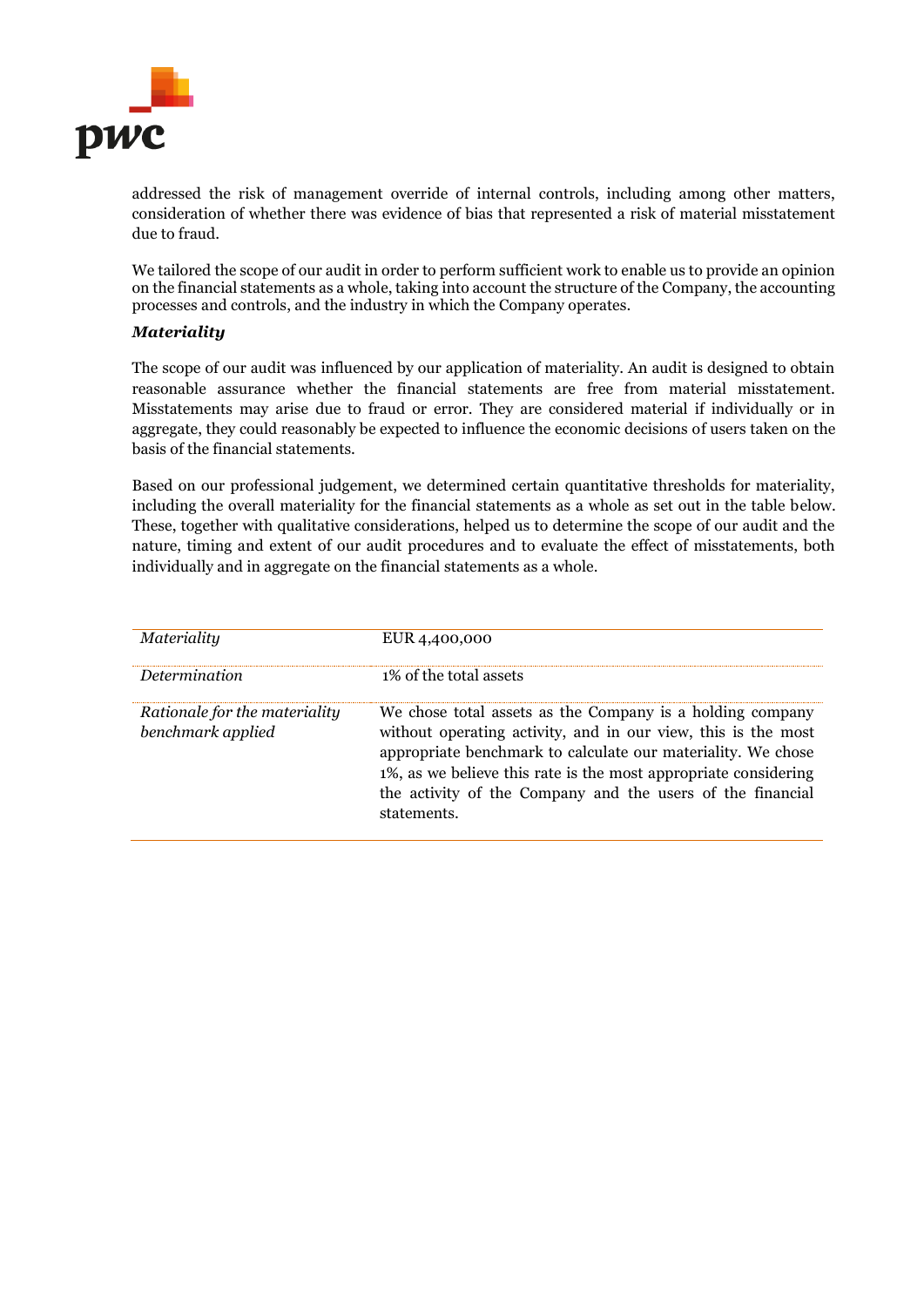

#### *Key audit matters*

Key audit matters are those matters that, in our professional judgment, were of most significance in our audit of the financial statements of the current period. These matters were addressed in the context of our audit of the financial statements as a whole, and in forming our opinion thereon, and we do not provide a separate opinion on these matters.

*Key audit matter How our audit addressed the key audit matter*

*Recoverability of the investments in subsidiaries and the long-term loans granted to related companies*

The company presents investments in subsidiaries in the long-term participating interests in related companies financial statement line in the amount of EUR 56,523,010. The company accounted for EUR 33,165,417 accumulated impairment on these investments in subsidiaries.

The Company presents long-term loans granted to related companies in the Long-term loans to related companies financial statement line in the net amount of EUR 126,300,925 as at 31 December 2021.

The disclosures regarding the accounting principles for investments in subsidiaries, and long-term loans provided to related parties are presented in note I/2 of the notes to the financial statements. The Company used the principles to assess recoverability of these assets.

The Company presents in notes IV/5. and IV/6. of the notes to the financial statements, that no additional impairment was needed on these assets as at 31 December 2021.

As the value of investments in subsidiaries and long-term loans granted represent the 41,29% of the balance sheet total, they are the second most significant item in the financial statements after cash at bank and in hand (48,93%). As the main activity of the entity is asset management, we consider the recoverability of the said assets as a higher risk area, and we have concluded that it is the key audit matter.

The recoverability of the investments in subsidiaries and the long-term loans granted to related companies was in the focus of our audit. We performed the following procedures:

- We checked the liquidity position of the subsidiaries and assessed their ability to pay back the respective loan balances.

- Written confirmation letters were obtained directly from related parties about the loan balances. We reconciled the confirmed balances to the accounting records.

- We evaluated the judgments made and assumptions used by management whether they are in line with the accounting policy of the Company, when assessing the liquidity of the subsidiaries, the counterparties of the longterm loans, and the potential magnitude of the impairment.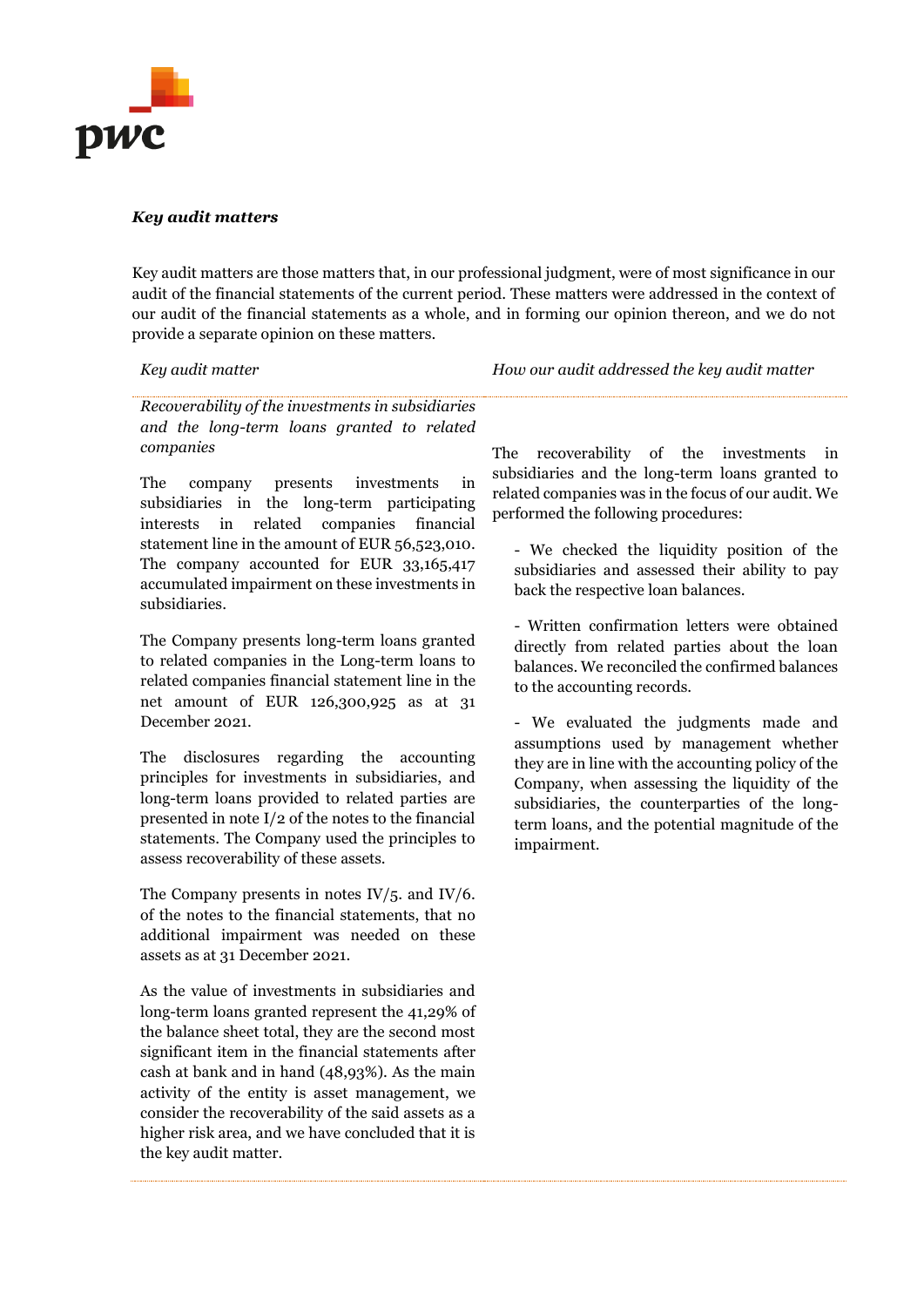

### **Other information: the business report**

The other information comprises the business report of the Company for the financial year ended on 31 December 2021. Management is responsible for the preparation of the business report in accordance with the provisions of the Accounting Act and other relevant regulations. Our opinion on the financial statements expressed in the "Opinion" section of our independent auditor's report does not cover the business report.

In connection with our audit of the financial statements, our responsibility is to read the business report and, in doing so, consider whether the business report is materially inconsistent with the financial statements or our knowledge obtained in the audit, or otherwise appears to be materially misstated. If based on our work performed, we conclude that the business report is materially misstated, we are required to report this fact and the nature of the misstatement.

Based on the Accounting Act, it is also our responsibility to consider whether the business report has been prepared in accordance with the provisions of the Accounting Act and other relevant regulations, and to express an opinion on this and on whether the business report is consistent with the financial statements.

In our opinion, regarding the financial year ended on 31 December 2021 , the business report of the Company is consistent with the financial statements in all material respects, and it has been prepared in accordance with the provisions of the Accounting Act. As there is no other regulation prescribing further requirements for the Company's business report, we do not express an opinion in this respect.

We are not aware of any other material inconsistency or material misstatement in the business report therefore we have nothing to report in this respect.

# **Responsibilities of management and those charged with governance for the financial statements**

Management is responsible for the preparation of the financial statements that give a true and fair view in accordance with the Accounting Act, and for such internal control as management determines is necessary to enable the preparation of financial statements that are free from material misstatement, whether due to fraud or error.

In preparing the financial statements, management is responsible for assessing the Company's ability to continue as a going concern, disclosing, as applicable, matters related to going concern and using the going concern basis of accounting in the financial statements unless management either intends to liquidate the Company or to cease operations, or has no realistic alternative but to do so.

Those charged with governance are responsible for overseeing the Company's financial reporting process.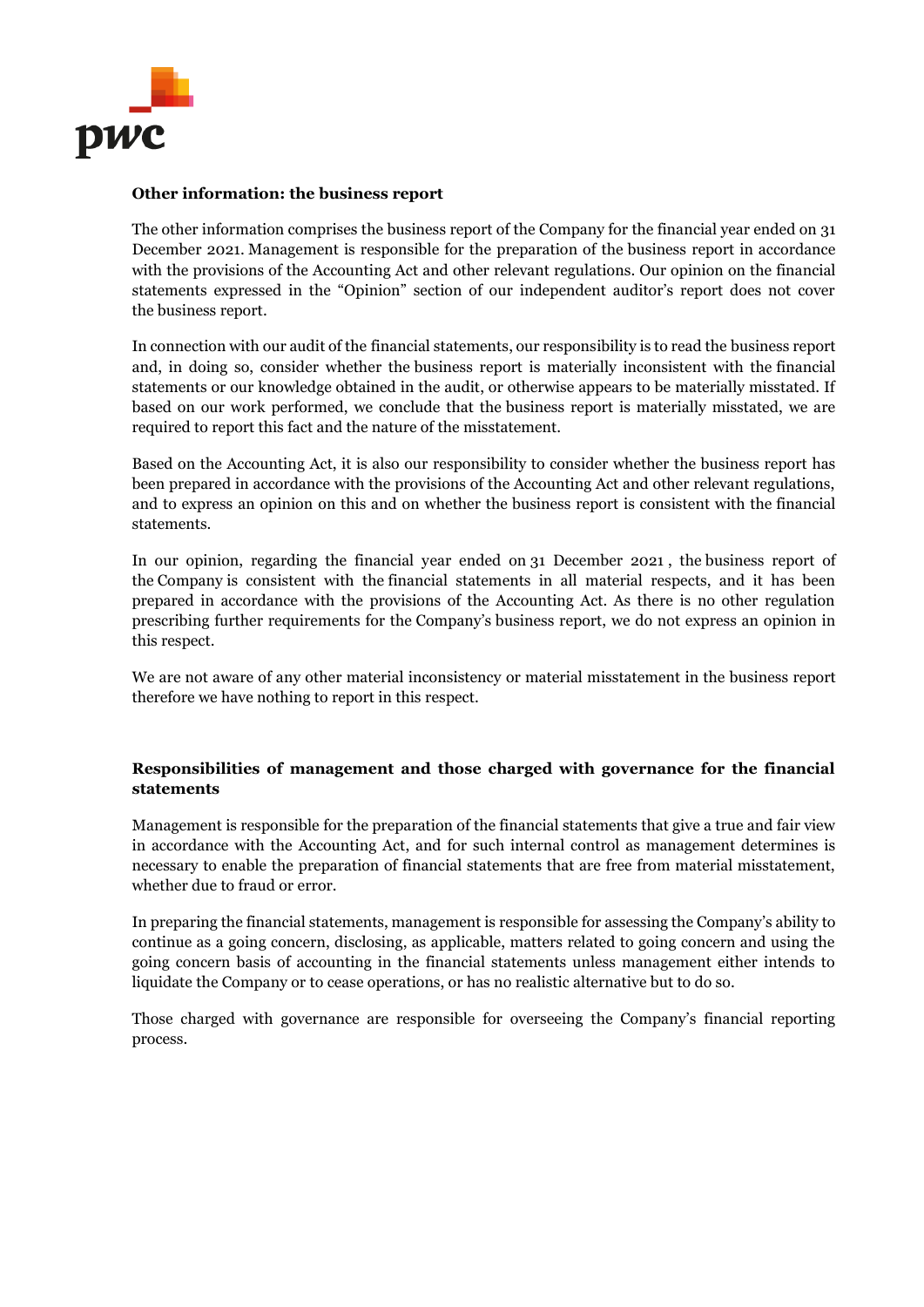

### **Auditor's responsibilities for the audit of the financial statements**

Our objectives are to obtain reasonable assurance about whether the financial statements as a whole are free from material misstatement, whether due to fraud or error, and to issue an auditor's report that includes our opinion. Reasonable assurance is a high level of assurance, but is not a guarantee that an audit conducted in accordance with HNSAs will always detect a material misstatement when it exists. Misstatements can arise from fraud or error and are considered material if, individually or in the aggregate, they could reasonably be expected to influence the economic decisions of users taken on the basis of these financial statements.

As part of an audit in accordance with HNSAs, we exercise professional judgment and maintain professional scepticism throughout the audit. We also:

- Identify and assess the risks of material misstatement of the financial statements, whether due to fraud or error, design and perform audit procedures responsive to those risks, and obtain audit evidence that is sufficient and appropriate to provide a basis for our opinion. The risk of not detecting a material misstatement resulting from fraud is higher than for one resulting from error, as fraud may involve collusion, forgery, intentional omissions, misrepresentations, or the override of internal control.
- Obtain an understanding of internal control relevant to the audit in order to design audit procedures that are appropriate in the circumstances, but not for the purpose of expressing an opinion on the effectiveness of the Company's internal control.
- Evaluate the appropriateness of accounting policies used and the reasonableness of accounting estimates and related disclosures made by management.
- Conclude on the appropriateness of management's use of the going concern basis of accounting in the financial statements and, based on the audit evidence obtained, whether a material uncertainty exists related to events or conditions that may cast significant doubt on the Company's ability to continue as a going concern. If we conclude that a material uncertainty exists, we are required to draw attention in our auditor's report to the related disclosures in the financial statements or, if such disclosures are inadequate, to modify our opinion. Our conclusions are based on the audit evidence obtained up to the date of our auditor's report. However, future events or conditions may cause the Company to cease to continue as a going concern.
- Evaluate the overall presentation, structure and content of the financial statements, including the disclosures, and whether the financial statements represent the underlying transactions and events in a manner that gives a true and fair view.

We communicate with those charged with governance regarding, among other matters, the planned scope and timing of the audit and significant audit findings, including any significant deficiencies in internal control that we identify during our audit.

We also provide those charged with governance with a statement that we have complied with relevant ethical requirements regarding independence, and to communicate with them all relationships and other matters that may reasonably be thought to bear on our independence, and where applicable, actions taken to eliminate threats or safeguards applied.